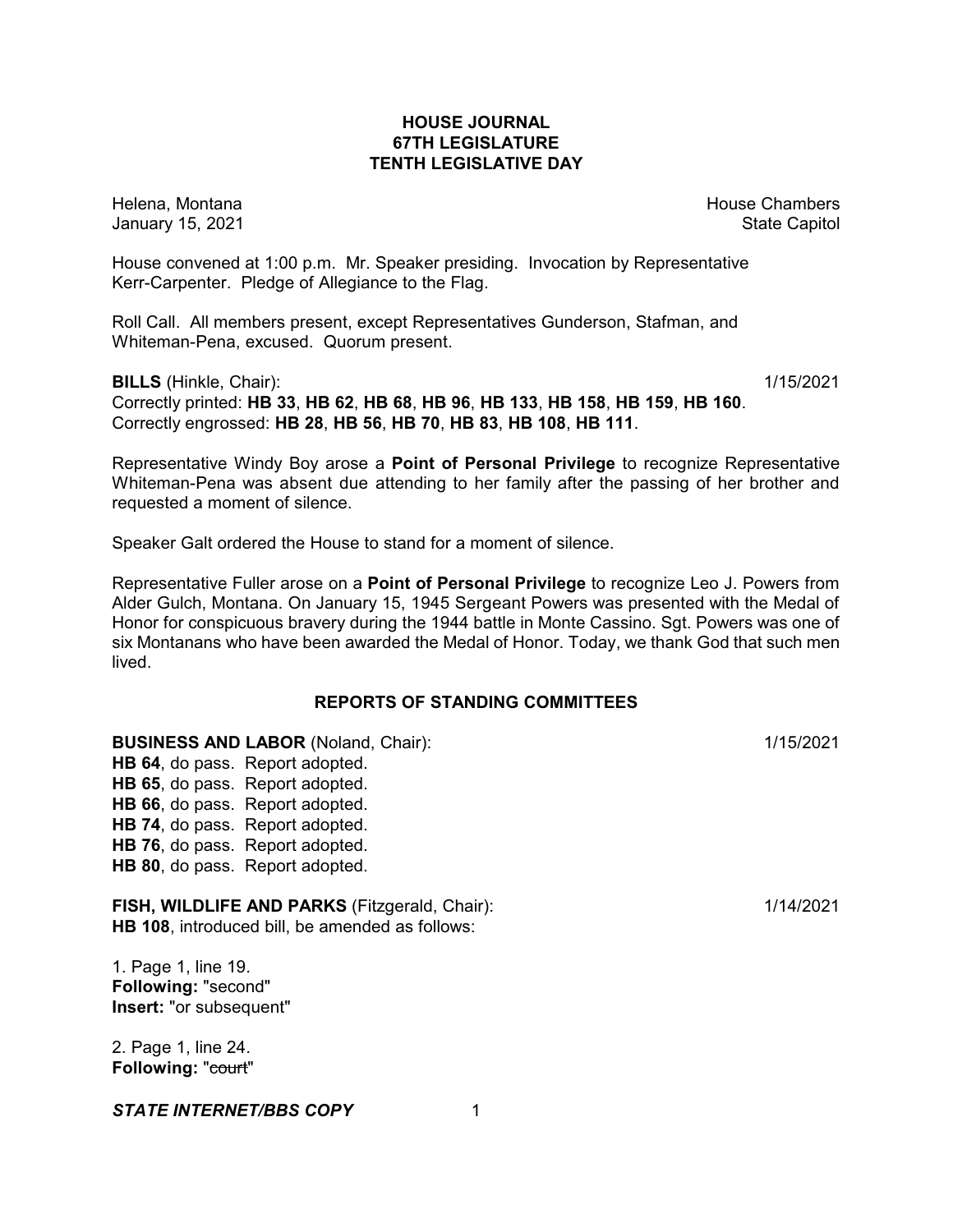**Insert:** "not less than" **Following:** "months" **Insert:** "or more than 3 years"

4. Page 1, line 25. **Strike:** "unless the court imposes a longer period"

And, as amended, do pass. Report adopted.

**HB 120**, do pass. Report adopted.

**HUMAN SERVICES** (Lenz, Chair): 1/14/2021 **HB 38**, do pass. Report adopted. **HB 51**, do pass. Report adopted. **HB 60**, do pass. Report adopted. **HB 70**, introduced bill, be amended as follows:

1. Page 1, line 25. Following: "biennial" Insert: "biennial"

2. Page 1, line 27. Following: "with" Strike: "evidence-based" Following: "activities" Insert: "based on the best available evidence"

3. Page 2, line 19. Strike: "and reviewing" Insert: "analyzing, and reporting program evaluation data, quality health outcomes, and"

4. Page 2, line 24. Following: "biennial" Insert: "biennial"

5. Page 2, line 25. Strike: "every 5 years" Insert: "that must be submitted to the legislature as provided in 5-11-210"

And, as amended, do pass. Report adopted.

**JUDICIARY** (Usher, Chair): 1/15/2021 **HB 56**, introduced bill, be amended as follows:

1. Page 3, line 20 through line 21.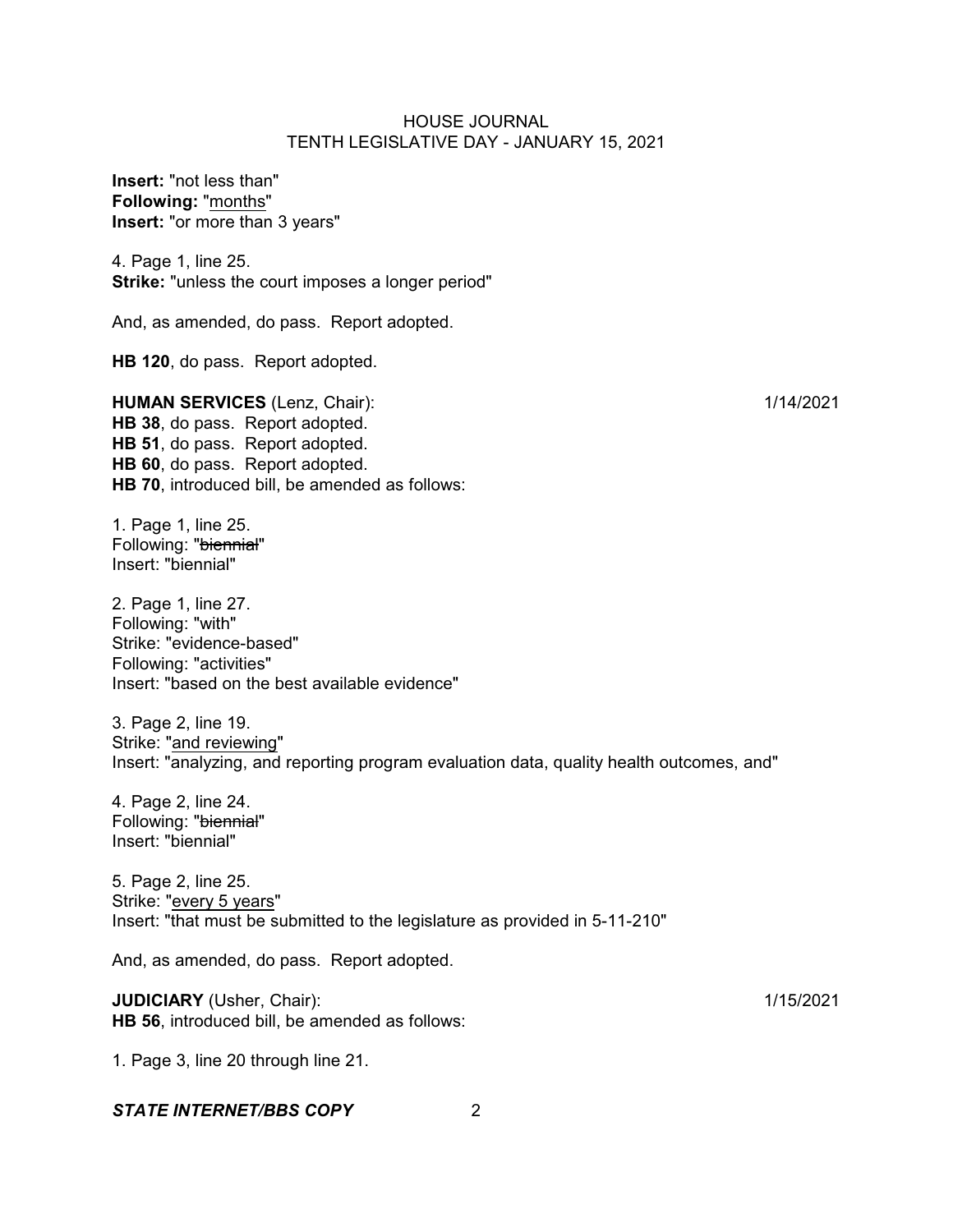Strike: "the authority" on line 20 through "61-9-406(6)" on line 21

2. Page 3, line 21. Following: "section" Insert: ", the authority to issue a citation: (i) pursuant to 61-9-520(1)(a) for violation of 61-9-406(6) when the vehicle configuration causes a lane blockage; and

(ii) pursuant to 61-9-520(1)(b) for violation of 61-9-406(6) when the vehicle configuration causes an incident that results in the closure of all lanes in one or both directions of a highway"

And, as amended, do pass. Report adopted.

**HB 73**, do pass. Report adopted. **HB 105**, do pass. Report adopted. **HB 124**, do pass. Report adopted.

**TAXATION** (Beard, Chair): 1/15/2021 **HB 53**, do pass. Report adopted. **HB 111**, introduced bill, be amended as follows:

1. Page 2, line 25. Following: "(iii) (A)" Insert: "subject to subsection (18), up to"

2. Page 3, line 2. Following: "(B)" Insert: "subject to subsection (18), up to"

3. Page 8, line 13.

Following: "(2)(c)."

- Insert: "(18) The exemption provided for in subsection (2)(c)(iii) for military pension income, military retirement income, and survivor benefits must be phased in as follows:
	- (a) 10% is exempt in tax year 2021;
	- (b) 20% is exempt in tax year 2022;
	- (c) 30% is exempt in tax year 2023;
	- (d) 40% is exempt in tax year 2024; and
	- (e) 50% is exempt in tax year 2025 and thereafter."

And, as amended, do pass. Report adopted.

## **MESSAGES FROM THE SENATE**

**Senate bills** passed and transmitted to the House for concurrence: 1/13/2021

**SB 19**, introduced by K. Regier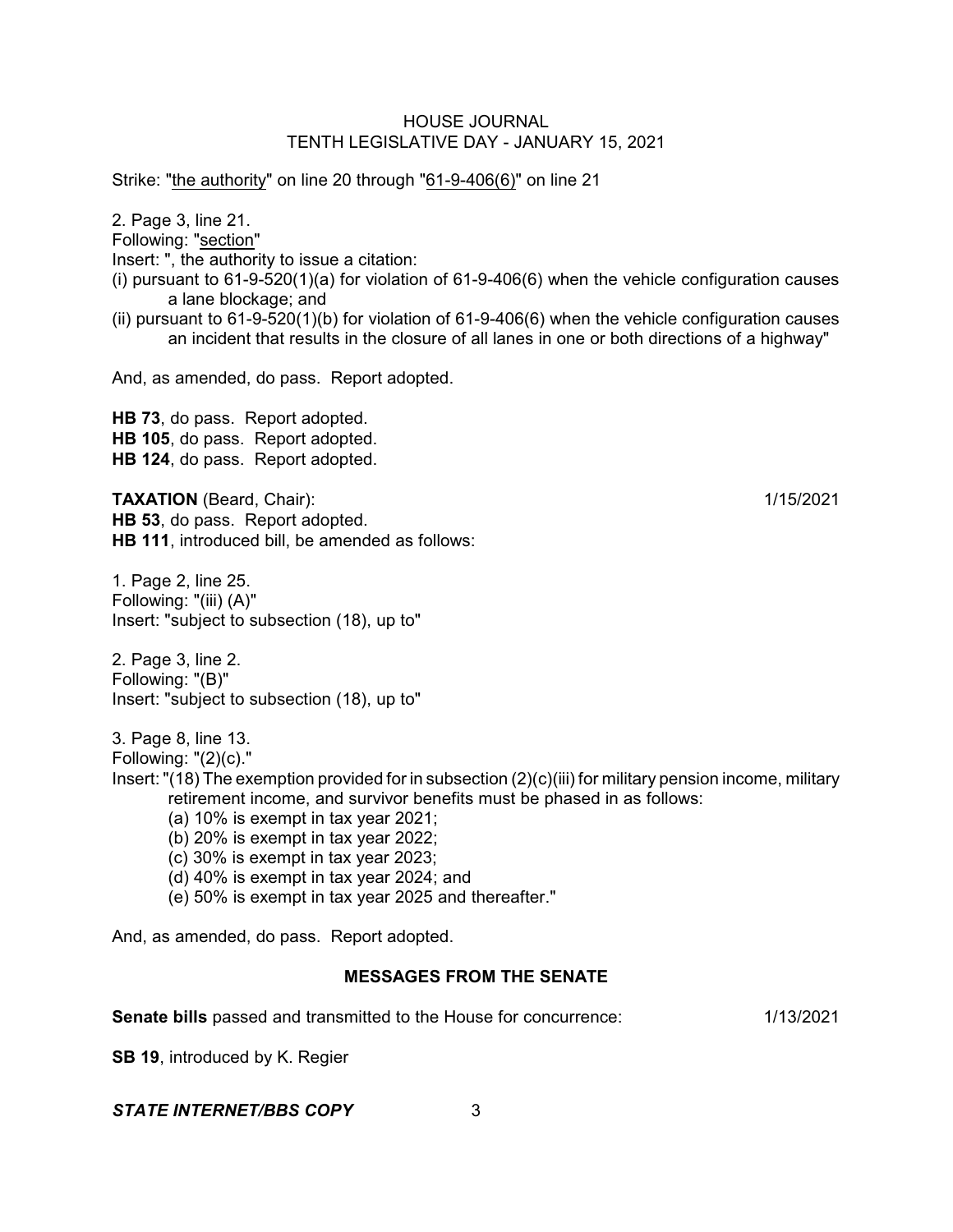**SB 28**, introduced by D. Salomon **SB 50**, introduced by D. Sands

**Senate joint resolution** passed and transmitted to the House for concurrence: 1/13/2021

**SJR 1**, introduced by C. Smith

## **FIRST READING AND COMMITMENT OF BILLS**

The following House bills were introduced, read first time, and referred to committees:

**HB 161**, introduced by J. Hamilton, referred to Taxation.

**HB 162**, introduced by P. Fielder, M. Binkley, B. Brown, S. Hinebauch, J. Hinkle, D. Kary,

M. Noland, D. Skees, B. Tschida, referred to Taxation.

**HB 163**, introduced by P. Fielder, B. Brown, R. Fitzgerald, C. Glimm, S. Gunderson, S. Hinebauch, J. Hinkle, B. Ler, D. Loge, M. Noland, D. Skees, J. Small, C. Smith, referred to Fish, Wildlife and Parks.

**HB 164**, introduced by C. Keogh, S. Greef, referred to Judiciary.

**HB 165**, introduced by J. Trebas, referred to Taxation.

**HB 166**, introduced by D. Fern, F. Anderson, J. Fuller, S. Vinton, J. Windy Boy, referred to Education.

**HB 167**, introduced by M. Regier, J. Gillette, referred to Judiciary.

**HB 168**, introduced by B. Mercer, referred to Business and Labor.

**HB 169**, introduced by S. Gist, G. Frazer, S. Galloway, C. Hinkle, R. Marshall, T. McGillvray, B. Phalen, B. Tschida, referred to State Administration.

**HB 170**, introduced by T. Welch, D. Ankney, M. Blasdel, M. Cuffe, W. Galt, D. Harvey, D. Hawk, G. Hertz, T. Jacobson, J. Kassmier, J. Keane, C. Knudsen, R. Lynch, R. Osmundson, V. Ricci, J. Small, C. Smith, G. Vance, K. Walsh, J. Welborn, referred to Taxation.

**HB 171**, introduced by S. Greef, B. Brown, C. Friedel, S. Hinebauch, D. Howard, D. Kary,

T. Manzella, K. Regier, D. Salomon, J. Small, C. Smith, referred to Judiciary.

The following Senate bills were introduced, read first time, and referred to committees:

**SB 19**, introduced by K. Regier (by request of the Law and Justice Interim Committee), referred to Judiciary.

**SB 28**, introduced by D. Salomon (by request of the State Auditor), referred to Business and Labor. **SB 50**, introduced by D. Sands (by request of the Law and Justice Interim Committee), referred to Judiciary.

The following Senate joint resolution was introduced, read first time, and referred to committee:

**SJR 1**, introduced by C. Smith (by request of the Joint Rules Committee), referred to Rules.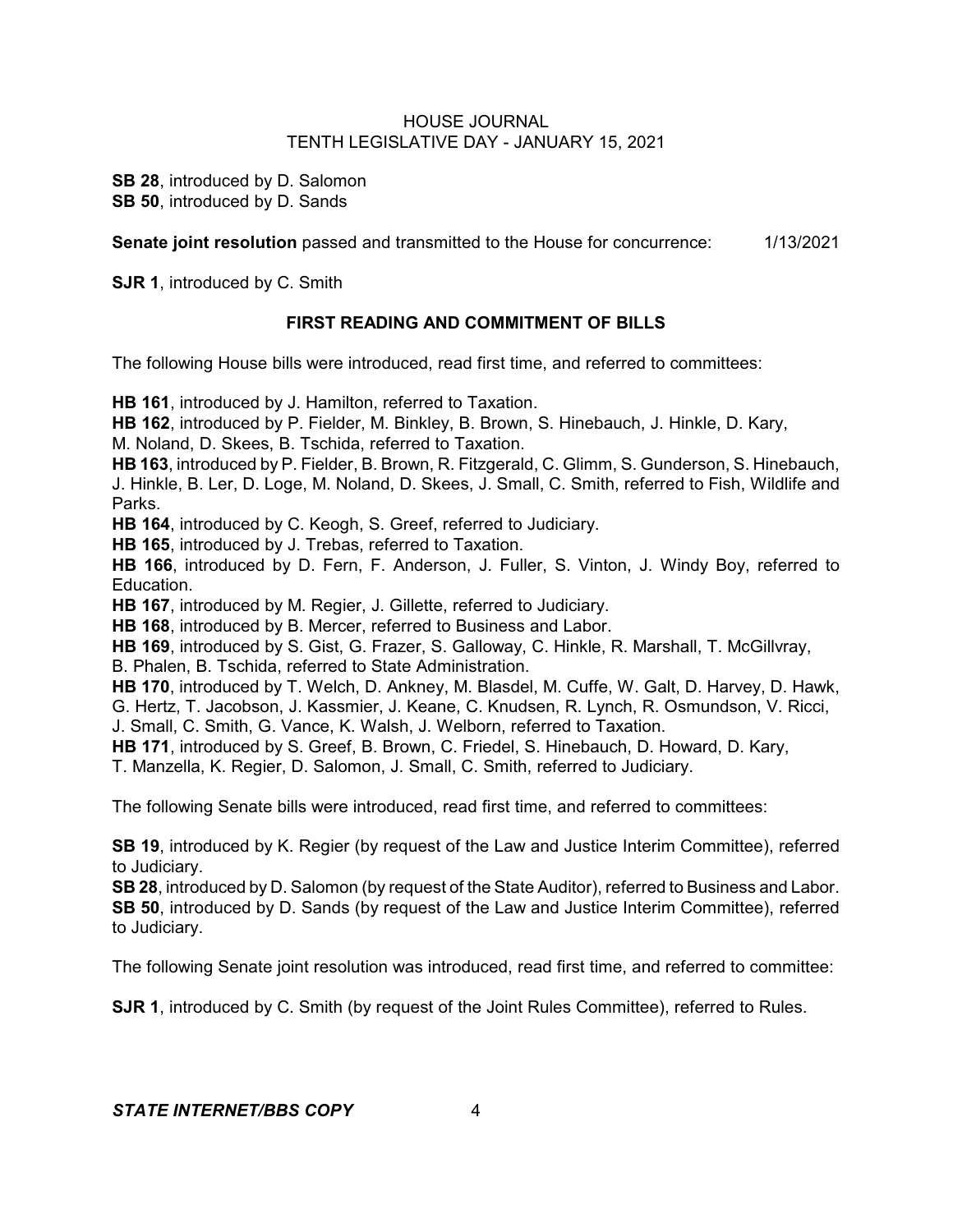# **SECOND READING OF BILLS (COMMITTEE OF THE WHOLE)**

Majority Leader Vinton moved the House resolve itself into a Committee of the Whole for consideration of business on second reading. Motion carried. Representative Garner in the chair.

Mr. Speaker: We, your Committee of the Whole, having had under consideration business on second reading, recommend as follows:

**HB 29** - Representative Trebas moved **HB 29** do pass. Motion carried as follows:

Yeas: Abbott, Anderson, Bartel, Beard, Bedey, Berglee, Bertoglio, Binkley, Bishop, Brewster, Buckley, Buttrey, Caferro, Carlson, Curdy, Custer, Dooling, Dunwell, Duram, Farris-Olsen, Fern, Fielder, Fitzgerald, Fleming, France, Frazer, Fuller, Funk, Galloway, Garner, Gillette, Gist, Greef, Hamilton, Harvey, Hawk, Hayman, Hill, Hinkle C, Hinkle J, Holmlund, Hopkins, Jones, Karjala, Kassmier, Keane, Kelker, Keogh, Kerns, Kerr-Carpenter, Knudsen C, Knudsen R, Kortum, Lenz, Ler, Loge, Malone, Marler, Marshall, McKamey, Mercer, Mitchell, Moore, Nave, Noland, Novak, Olsen, Patelis, Phalen, Putnam, Read, Regier A, Regier M, Reksten, Ricci, Running Wolf, Schillinger, Seekins-Crowe, Sheldon-Galloway, Skees, Smith, Stafman, Stewart Peregoy, Stromswold, Sullivan, Tenenbaum, Thane, Trebas, Tschida, Usher, Vinton, Walsh, Weatherwax, Welch, Whiteman Pena, Whitman, Windy Boy, Zolnikov, Mr. Speaker. Total 99

Nays: None. Total 0

Voted absentee: Stafman, Whiteman Pena, Aye.

Excused: Gunderson, Stafman, Whiteman Pena. Total 3

Absent or not voting: None. Total 0

**HB 58** - Representative Karjala moved **HB 58** do pass. Motion carried as follows:

Yeas: Abbott, Anderson, Bartel, Beard, Bedey, Berglee, Bertoglio, Binkley, Bishop, Brewster, Buckley, Buttrey, Caferro, Carlson, Curdy, Custer, Dooling, Dunwell, Duram, Farris-Olsen, Fern, Fielder, Fitzgerald, Fleming, France, Frazer, Fuller, Funk, Galloway, Garner, Gillette, Gist, Greef, Hamilton, Harvey, Hawk, Hayman, Hill, Hinkle C, Hinkle J, Holmlund, Hopkins, Jones, Karjala, Kassmier, Keane, Kelker, Keogh, Kerns, Kerr-Carpenter, Knudsen C, Knudsen R, Kortum, Lenz, Ler, Loge, Malone, Marler, Marshall, McKamey, Mercer, Mitchell, Moore, Nave, Noland, Novak, Olsen, Patelis, Phalen, Putnam, Read, Regier A, Regier M, Reksten, Ricci, Running Wolf, Schillinger, Seekins-Crowe, Sheldon-Galloway, Skees, Smith, Stafman, Stewart Peregoy,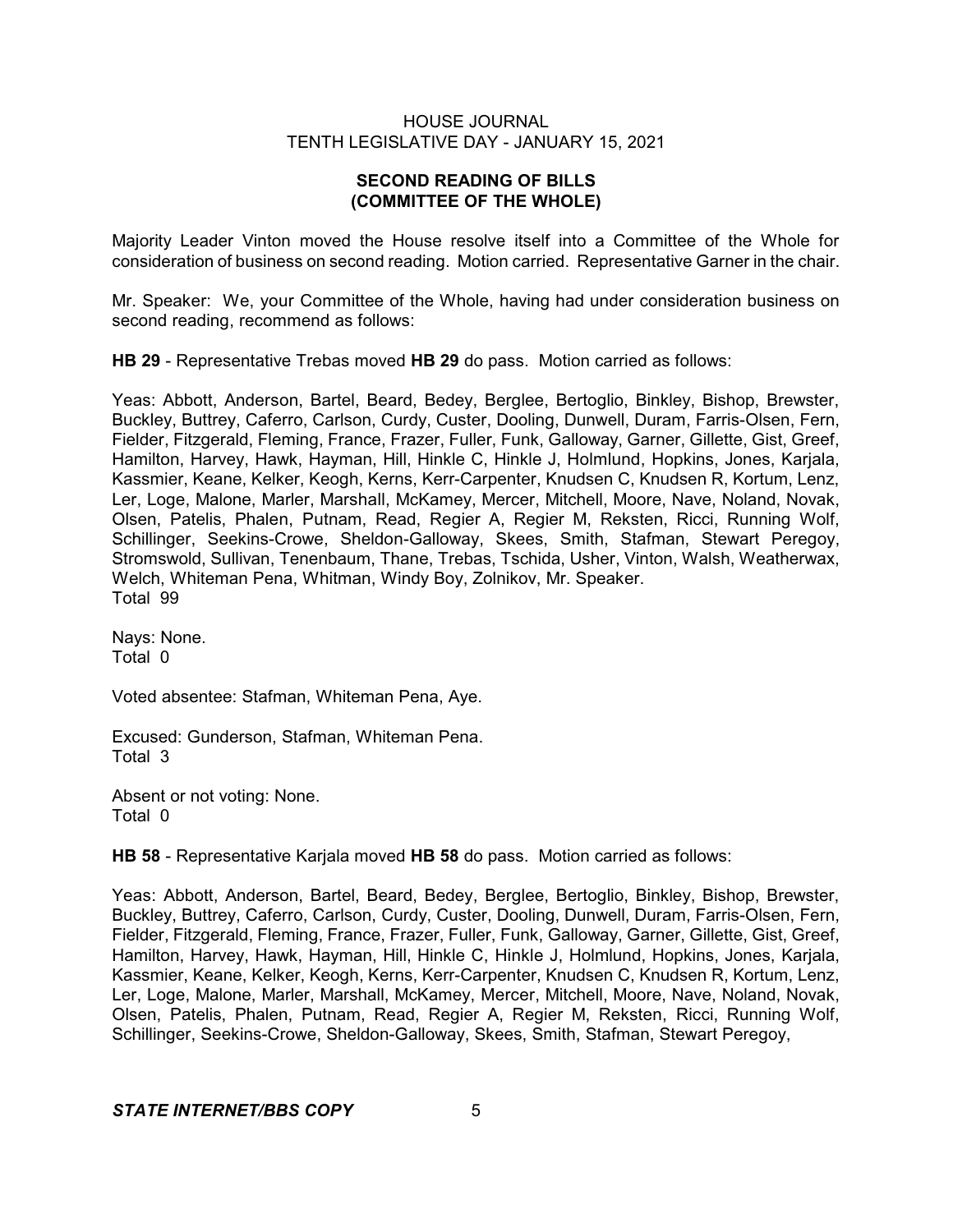Stromswold, Sullivan, Tenenbaum, Thane, Trebas, Tschida, Usher, Vinton, Walsh, Weatherwax, Welch, Whiteman Pena, Whitman, Windy Boy, Zolnikov, Mr. Speaker. Total 99

Nays: None. Total 0

Voted absentee: Stafman, Whiteman Pena, Aye.

Excused: Gunderson, Stafman, Whiteman Pena. Total 3

Absent or not voting: None. Total 0

**HB 81** - Representative Hamilton moved **HB 81** do pass. Motion carried as follows:

Yeas: Abbott, Anderson, Bartel, Beard, Bedey, Berglee, Bertoglio, Binkley, Bishop, Brewster, Buckley, Buttrey, Caferro, Carlson, Curdy, Custer, Dooling, Dunwell, Farris-Olsen, Fern, Fielder, Fitzgerald, Fleming, France, Frazer, Fuller, Funk, Galloway, Garner, Gillette, Gist, Greef, Hamilton, Harvey, Hawk, Hayman, Hill, Hinkle J, Holmlund, Hopkins, Jones, Karjala, Kassmier, Keane, Kelker, Keogh, Kerr-Carpenter, Knudsen C, Kortum, Lenz, Loge, Malone, Marler, Marshall, McKamey, Mercer, Mitchell, Moore, Nave, Novak, Olsen, Patelis, Phalen, Putnam, Regier A, Regier M, Reksten, Ricci, Running Wolf, Schillinger, Seekins-Crowe, Sheldon-Galloway, Smith, Stafman, Stewart Peregoy, Stromswold, Sullivan, Tenenbaum, Thane, Trebas, Usher, Vinton, Walsh, Weatherwax, Welch, Whiteman Pena, Whitman, Windy Boy, Zolnikov, Mr. Speaker. Total 90

Nays: Duram, Hinkle C, Kerns, Knudsen R, Ler, Noland, Read, Skees, Tschida. Total 9

Voted absentee: Stafman, Whiteman Pena, Aye.

Excused: Gunderson, Stafman, Whiteman Pena. Total 3

Absent or not voting: None. Total 0

**HB 88** - Representative Bertoglio moved **HB 88** do pass. Motion carried as follows:

Yeas: Abbott, Anderson, Bartel, Beard, Bedey, Berglee, Bertoglio, Binkley, Bishop, Brewster, Buckley, Buttrey, Caferro, Carlson, Curdy, Custer, Dooling, Dunwell, Farris-Olsen, Fern, Fitzgerald, Fleming, France, Frazer, Fuller, Funk, Galloway, Garner, Gist, Greef, Hamilton, Harvey, Hawk, Hayman, Hill, Hinkle C, Hinkle J, Holmlund, Hopkins, Jones, Karjala, Kassmier, Keane, Kelker,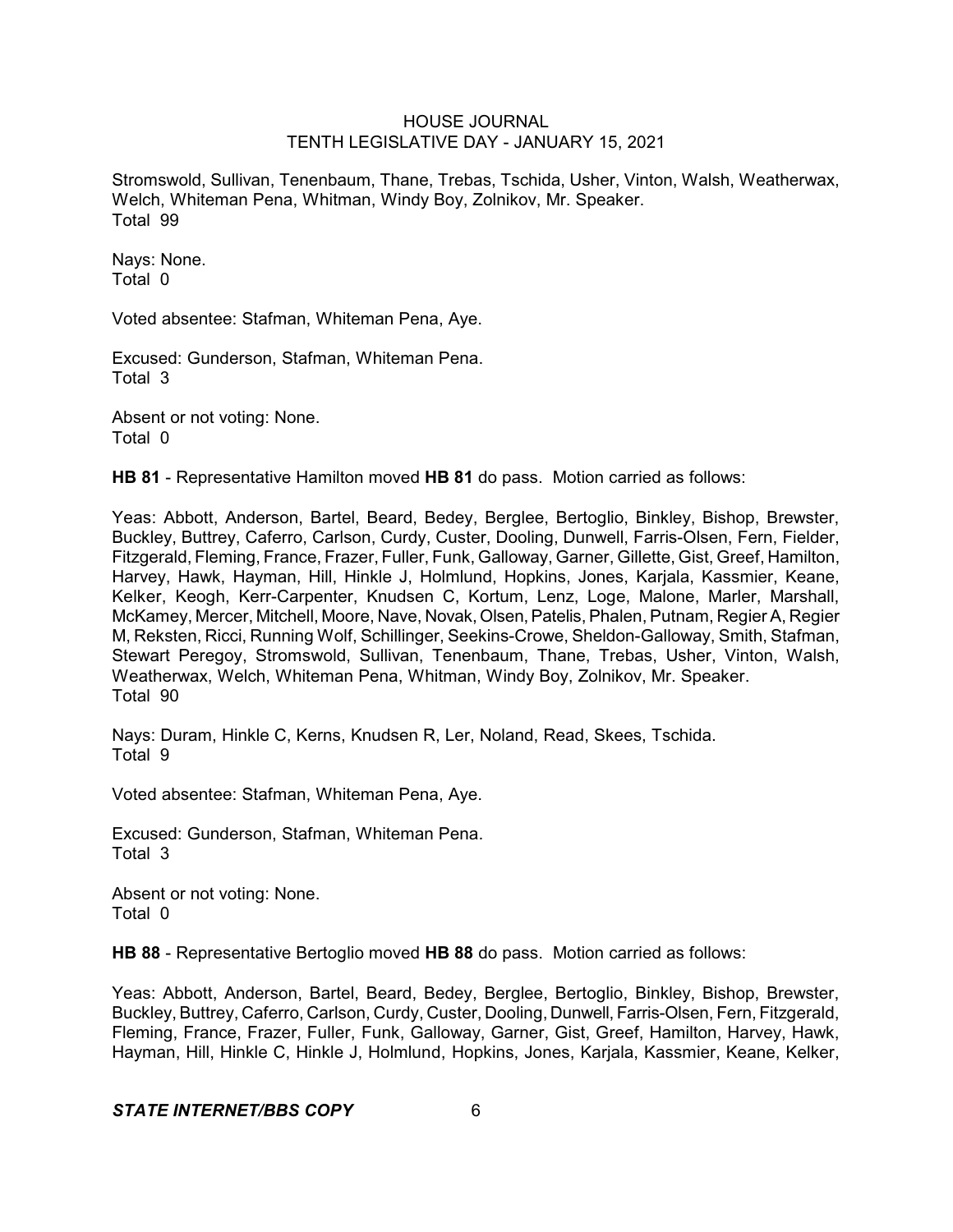Keogh, Kerns, Kerr-Carpenter, Knudsen C, Knudsen R, Kortum, Lenz, Ler, Loge, Malone, Marler, Marshall, McKamey, Mercer, Mitchell, Moore, Noland, Novak, Olsen, Patelis, Phalen, Putnam, Read, Regier A, Regier M, Reksten, Ricci, Running Wolf, Schillinger, Seekins-Crowe, Sheldon-Galloway, Smith, Stafman, Stewart Peregoy, Stromswold, Sullivan, Tenenbaum, Thane, Trebas, Tschida, Usher, Vinton, Walsh, Weatherwax, Welch, Whiteman Pena, Whitman, Windy Boy, Zolnikov, Mr. Speaker. Total 94

Nays: Duram, Fielder, Gillette, Nave, Skees. Total 5

Voted absentee: Stafman, Whiteman Pena, Aye.

Excused: Gunderson, Stafman, Whiteman Pena. Total 3

Absent or not voting: None. Total 0

Majority Leader Vinton moved the Committee rise and report. Motion carried. Committee arose. House resumed. Mr. Speaker presiding. Chair Garner moved the Committee of the Whole report be adopted. Report adopted as follows:

Yeas: Abbott, Anderson, Bartel, Beard, Bedey, Berglee, Bertoglio, Binkley, Bishop, Brewster, Buckley, Buttrey, Caferro, Carlson, Curdy, Custer, Dooling, Dunwell, Duram, Fern, Fielder, Fitzgerald, Fleming, France, Frazer, Fuller, Funk, Galloway, Garner, Greef, Hamilton, Harvey, Hawk, Hayman, Hill, Hinkle C, Hinkle J, Holmlund, Hopkins, Jones, Karjala, Kassmier, Keane, Kelker, Keogh, Kerns, Kerr-Carpenter, Knudsen C, Knudsen R, Kortum, Lenz, Ler, Loge, Malone, Marler, Marshall, McKamey, Mercer, Mitchell, Moore, Nave, Noland, Novak, Olsen, Patelis, Phalen, Putnam, Read, Regier A, Regier M, Ricci, Running Wolf, Schillinger, Seekins-Crowe, Sheldon-Galloway, Skees, Smith, Stewart Peregoy, Stromswold, Sullivan, Tenenbaum, Thane, Trebas, Tschida, Usher, Vinton, Walsh, Weatherwax, Welch, Whitman, Windy Boy, Zolnikov, Mr. Speaker.

Total 93

Nays: None. Total 0

Voted absentee: None.

Excused: Gunderson, Stafman, Whiteman Pena. Total 3

Absent or not voting: Farris-Olsen, Gillette, Gist, Reksten. Total 4